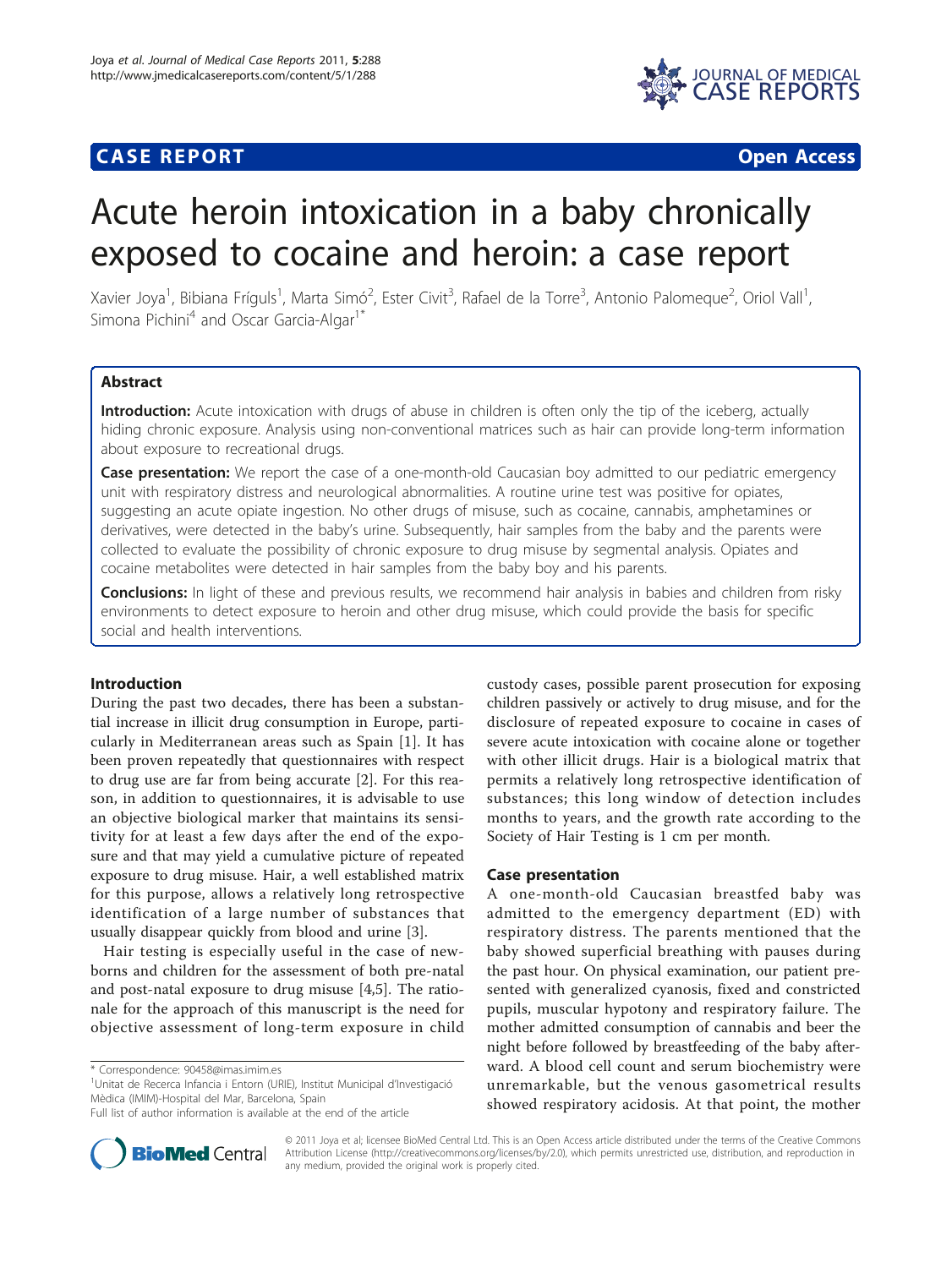mentioned the possible ingestion of acetaminophencodeine tablets. A screening for principal misused drugs (opiates, cocaine, cannabis, amphetamine) in urine was performed by a cloned enzyme donor immunoassay (CEDIA; Microgenics, Barcelona, Spain), and a positive result for opiates was obtained. Subsequently, a gas chromatography-mass spectrometry (GC-MS) urine analysis [[6\]](#page-2-0) confirmed the presence of heroin metabolites (free and conjugate morphine for a total of 312 ng/mL and codeine at 26 ng/mL).

In the ED, our patient experienced a not-limited breathing pause, so he was intubated and mechanically ventilated. He was transferred to the pediatric intensive care unit with fentanyl infusion. Analysis of his cerebrospinal fluid was normal, and central nervous system culture results were negative. Also, nasopharyngeal swab results were negative for common respiratory viruses. An ultrasound examination of the brain through the anterior fontanel was unremarkable, and echocardiography showed only a patent oval foramen. After 48 hours, our patient had correct respiratory response, and mechanical ventilation was discontinued. Our patient recovered completely without any neurological impairment and was discharged from the hospital and held by the authorities to keep him away from his parents. There was a strong suspicion that our patient had been in an environment of drug misuse by the mother or by other caregivers. To verify the suspicion, a GC-MS hair analysis for our patient and his parents was suggested. The parents agreed to the analysis, and hair was cut from the vertex region of the scalp.

All three hair samples (12 cm from the mother, 3 cm from the father and 2 cm from our patient) were analyzed for cocaine, benzoylecgonine, δ-9-tetrahydrocannabinol, 6-monoacetylmorphine, morphine and codeine [[7\]](#page-2-0). In addition, the mother's hair was also submitted to segmental analysis corresponding approximately to the lifetime of the child, including pre-natal life. For the segmental analysis, the hair sample was divided into four segments of 3 cm each. After a standardized washing procedure, the samples were tested using a GC-MS assay [\[7](#page-2-0)]. The mother's hair appeared unbleached and not treated with any aggressive cosmetics such as straighteners. The results of the hair testing suggested parental cocaine and heroin consumption and a likely pre-natal and post-natal exposure of the baby to these drugs (Table 1). Our patient and his father had higher concentrations of the principal metabolite, 6-monoacetylmorphine (6-MAM), than the mother's hair.

# **Discussion**

To the best of our knowledge, this is the first case reported in the literature describing heroin intoxication in a baby chronically exposed to heroin and cocaine, probably caused by the combined effect of chronic exposure through the placenta (pre-natal), breast milk and skin (post-natal) and acute exposure through smoke and breast milk.

The results of our patient's urine test revealed acute heroin intoxication. The mother's declaration regarding the possible ingestion of acetaminophen-codeine by our patient proved to be false because urine analysis revealed the main presence of free and conjugated morphine and a lower proportion of codeine. This first result suggests an acute intoxication through breast milk or passive exposure by environmental inhalation of smoked heroin. The mother refused breast milk sampling and denied personal use of opiates and cocaine, as well as the contact of the child with other drug users or the presence of illicit substances in the household.

A second relevant result in this case was that hair testing disclosed parental repeated consumption of heroin (indeed, its principal metabolite, 6-MAM, was always identified in all the hair samples) and cocaine and the subsequent repeated passive exposure of our patient to these two misused drugs.

Because our patient was only 1 month old, the high concentration of opiates and cocaine in his hair could not be attributed unequivocally to pre-natal or post-natal exposure to these misused drugs. These concentrations could be explained by any of these scenarios: permanent feto-placental contact with a drug-consuming mother during intra-uterine life, passive inhalation or forced drug misuse, or by our patient putting contaminated

Table 1 Toxicological findings in hair from our patient and his parents

| Specimens                |              |      | Length of hair (cm) Cocaine (ng/mg) Benzoylecgonine (ng/mg) Morphine (ng/mg) 6-MAM (ng/mg) Codeine (ng/mg) |     |     |      |
|--------------------------|--------------|------|------------------------------------------------------------------------------------------------------------|-----|-----|------|
| Patient's hair 2         |              | 17.5 | 2.2                                                                                                        | 7.4 | 8.1 | 0.4  |
| Father's hair            | $\mathbf{R}$ | 1.8  |                                                                                                            | 6.4 | 8.0 | 1.8  |
| Mother's hair 12 (total) |              |      |                                                                                                            |     |     |      |
|                          | $0 - 3$      | 2.5  | 1.6                                                                                                        | 0.4 | 0.8 | 0.1  |
|                          | $3-6$        |      |                                                                                                            | 0.2 | 0.6 | 0.1  |
|                          | $6 - 9$      | 4.4  | 4.3                                                                                                        | 0.2 | 0.7 | 0.05 |
|                          | $9 - 12$     | 3.0  |                                                                                                            | 0.3 |     |      |
|                          |              |      |                                                                                                            |     |     |      |

6-MAM = 6-monoacetylmorphine.